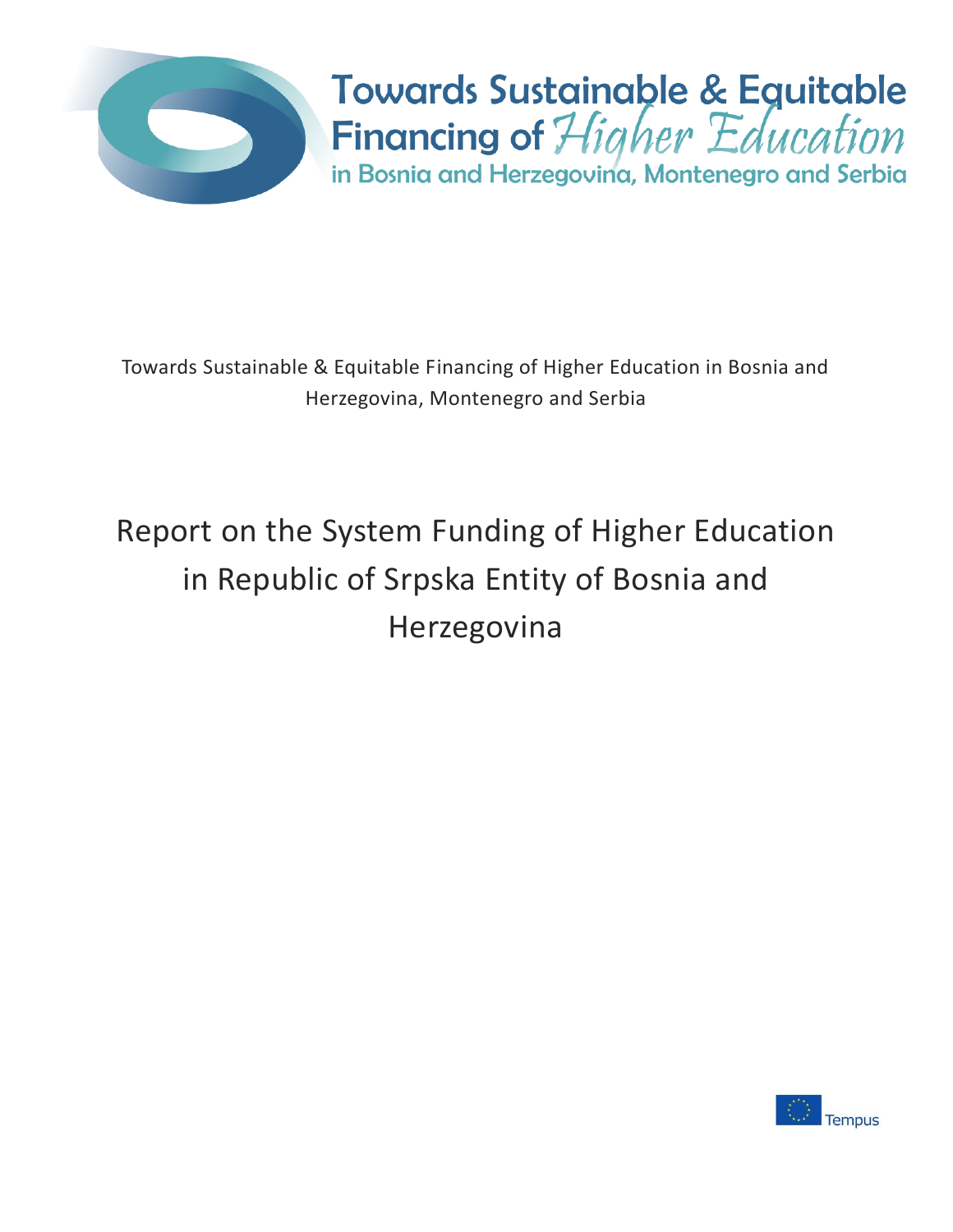# **Table of Contents**

| A.              |  |  |  |  |  |
|-----------------|--|--|--|--|--|
| <b>B.</b>       |  |  |  |  |  |
| $\mathcal{C}$ . |  |  |  |  |  |
|                 |  |  |  |  |  |
| $\mathbf{A}$    |  |  |  |  |  |
| B               |  |  |  |  |  |
|                 |  |  |  |  |  |
|                 |  |  |  |  |  |
|                 |  |  |  |  |  |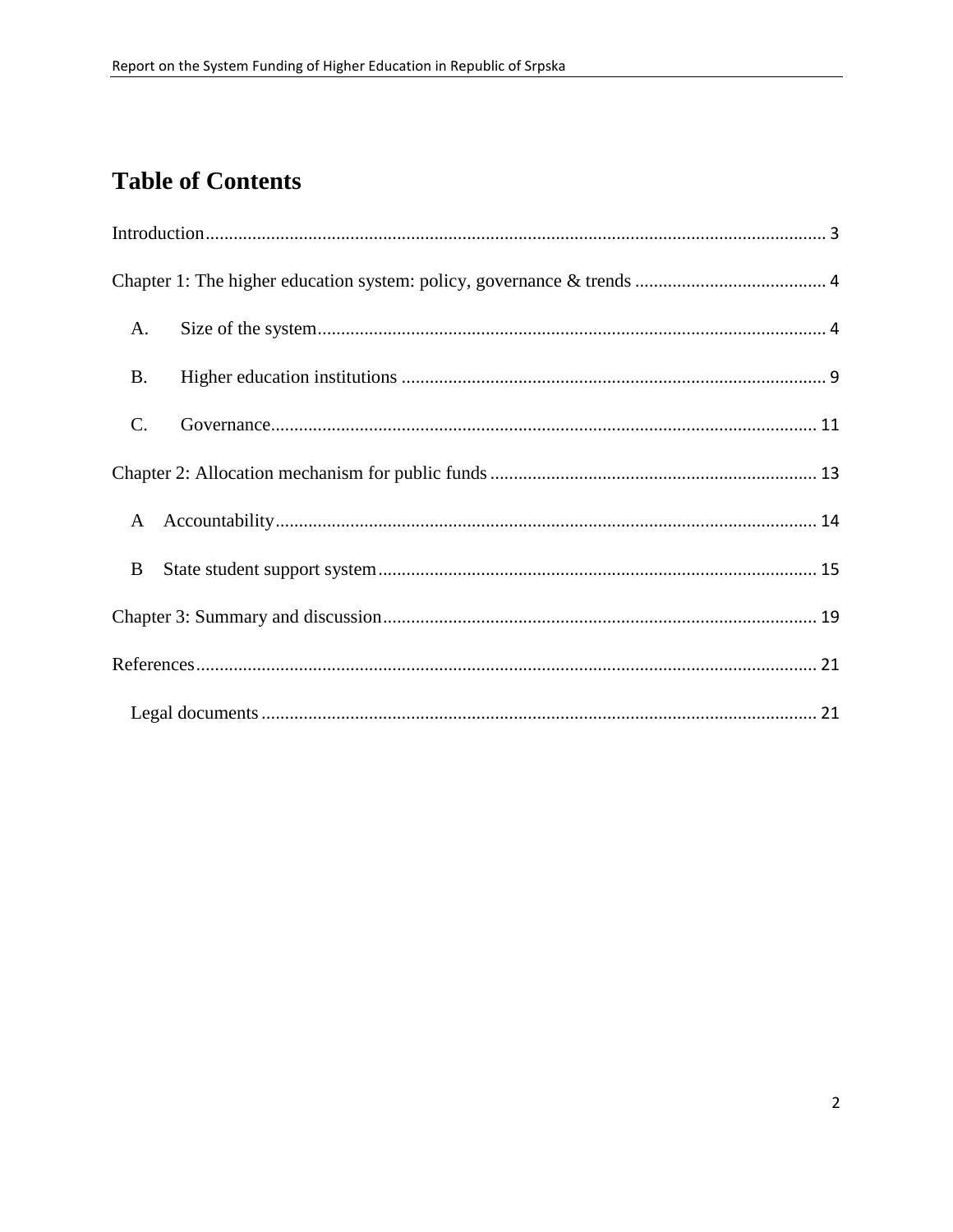## <span id="page-2-0"></span>**Introduction**

The report has been produced within the TEMPUS project "Towards Sustainable & Equitable Financing of Higher Education in Bosnia and Herzegovina, Montenegro and Serbia – FINHED." It is one of the four reports that address system-level funding arrangements in the three Western Balkan countries. While in the case of Montenegro and Serbia, there are one report per country, in the case of Bosnia and Herzegovina, due to its complex governance and administrative arrangements, we have produced two reports, one for the entity Federation of Bosnia and Herzegovina, and the other for Republic of Srpska. Apart from these four reports, one report covering funding arrangements and practices of six higher education institutions (hereinafter abbreviated as "HEIs") in the three countries has also being produced and it is complementary to the content of the four system-level reports.

This report aims to provide a descriptive and analytical overview of the current financial situation of higher education (hereinafter abbreviated as "HE") system in the Republic of Srpska entity of Bosnia and Herzegovina and its chief purpose is to assist policy makers and institutional leaders in making informed choices in the direction of improving existing funding policies and practices. This report is based primarily on the data provided by the Ministry of Education and Culture of the Republic of Srpska which have been gathered through an elaborate questionnaire combining quantitative and qualitative data.

The report is organised into several chapters, which roughly follow the structure of the questionnaire. In the first chapter we introduce the higher education system in the Republic of Srpska, by focusing on its size, institutional landscape and the governance arrangements. In chapter 2 we provide a descriptive account of the system-level funding framework in the entity. In chapter 3 we look at the level of government investments and funding sources, while chapter 4 is dedicated to the allocation mechanism for public funding. In chapter 5 we address the issue of accountability of higher education institutions with regards to their financing. With chapter 6 we move on to the students and look into the national student support system in place. Finally, in chapter 7 we discuss main conclusions.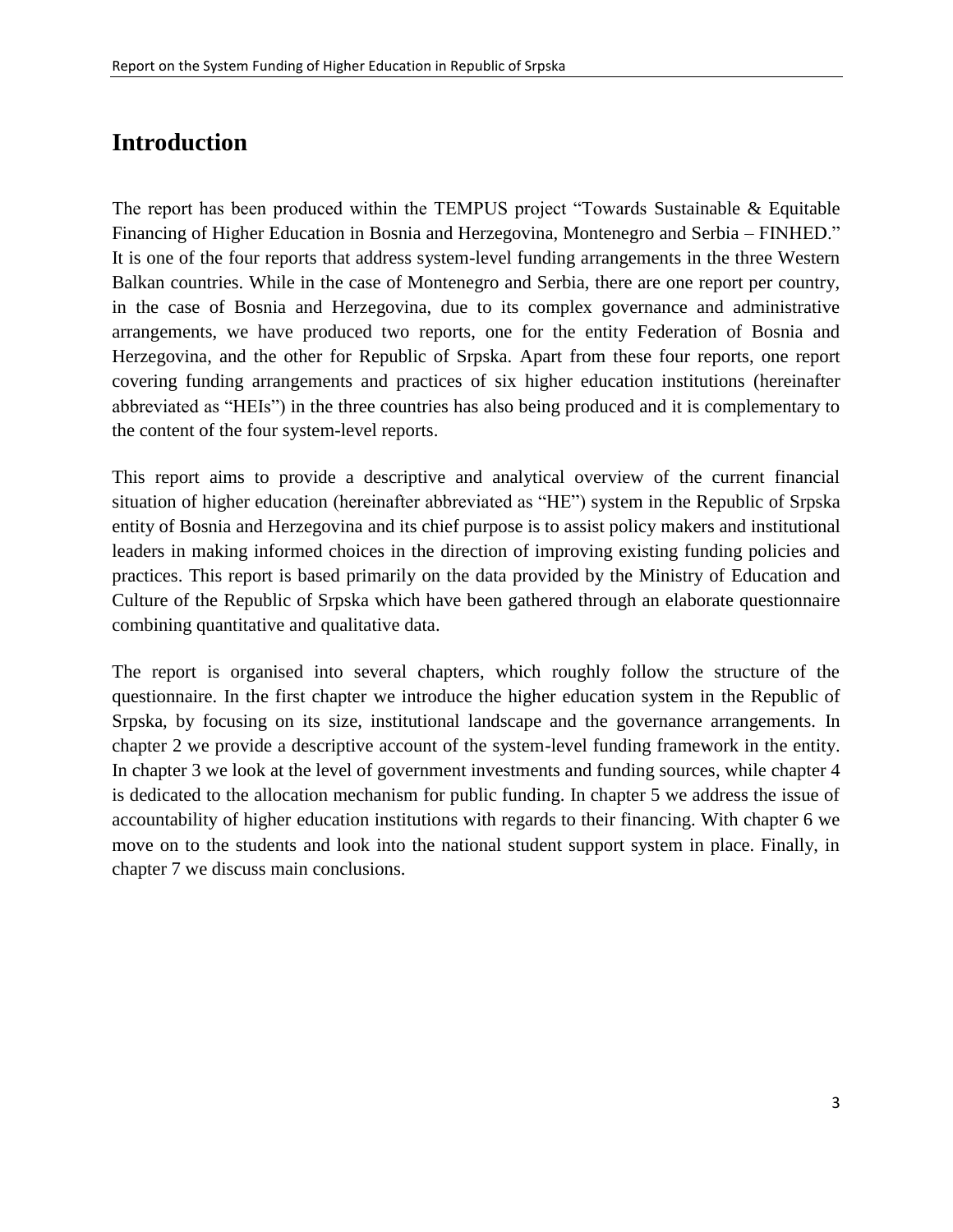# <span id="page-3-0"></span>**Chapter 1: The higher education system: policy, governance & trends**

International institutions and European developments played a crucial role in the formation of policy frameworks in BiH. With respect to higher education policies, reforms have been initiated following the framework of Bologna process. BiH joined the Bologna process in 2003 and since 2004 it is also a signatory to the Convention on the Recognition of Qualifications Concerning Higher Education in the European Region (Council of Europe). The reforms included the restructuring of the educational provision system – in line with the three cycle system, curricula modernization, development of quality assurance mechanisms, enhancing student and staff mobility, promoting European cooperation, recognition of study periods abroad, qualifications frameworks, and so forth (Branković & Branković, 2013).

Higher education in Bosnia and Herzegovina is regulated by the Framework Law on Higher Education in Bosnia and Herzegovina, adopted in 2007 and amended in 2009. In addition to this law, the Republic of Srpska adopted its own law in 2006, which is harmonised with the Framework Law. The law envisaged the legal person status only for university, thus putting an end to the decades long practice of having faculties with a legal entity status, and transferring a considerably higher level of autonomy and responsibility to the central unit (Branković and Branković 2013). In 2010, a new Law on Higher Education in the Republic of Srpska was adopted (and amended several times in the following years), which reinforced the idea of integrated universities. In other words, the new law contributed to the emergence of integrated universities, and in the case of the University of Banja Luka, what was once thirteen higher education institutions, became one HEI.

#### <span id="page-3-1"></span>**A. Size of the system**

The size of the higher education system in the Republic of Srpska has slightly increased over the past years. Growth is visible in all areas (number of students, number of graduates, number of institutions, number of study programmes, and number of employees), however, it is the most obvious in the number of graduates at Bachelor level, and probably the least in the number of academic staff. We can identify a definite decline only with regards to the number of enrolled and graduating PhD students.

Between 2007 and 2010 the number of undergraduate students was steadily increasing, but since 2010 there is an opposite tendency (Figure 1). In the same time period, the number of Master students was almost constantly growing, although they still represent a very small fraction of the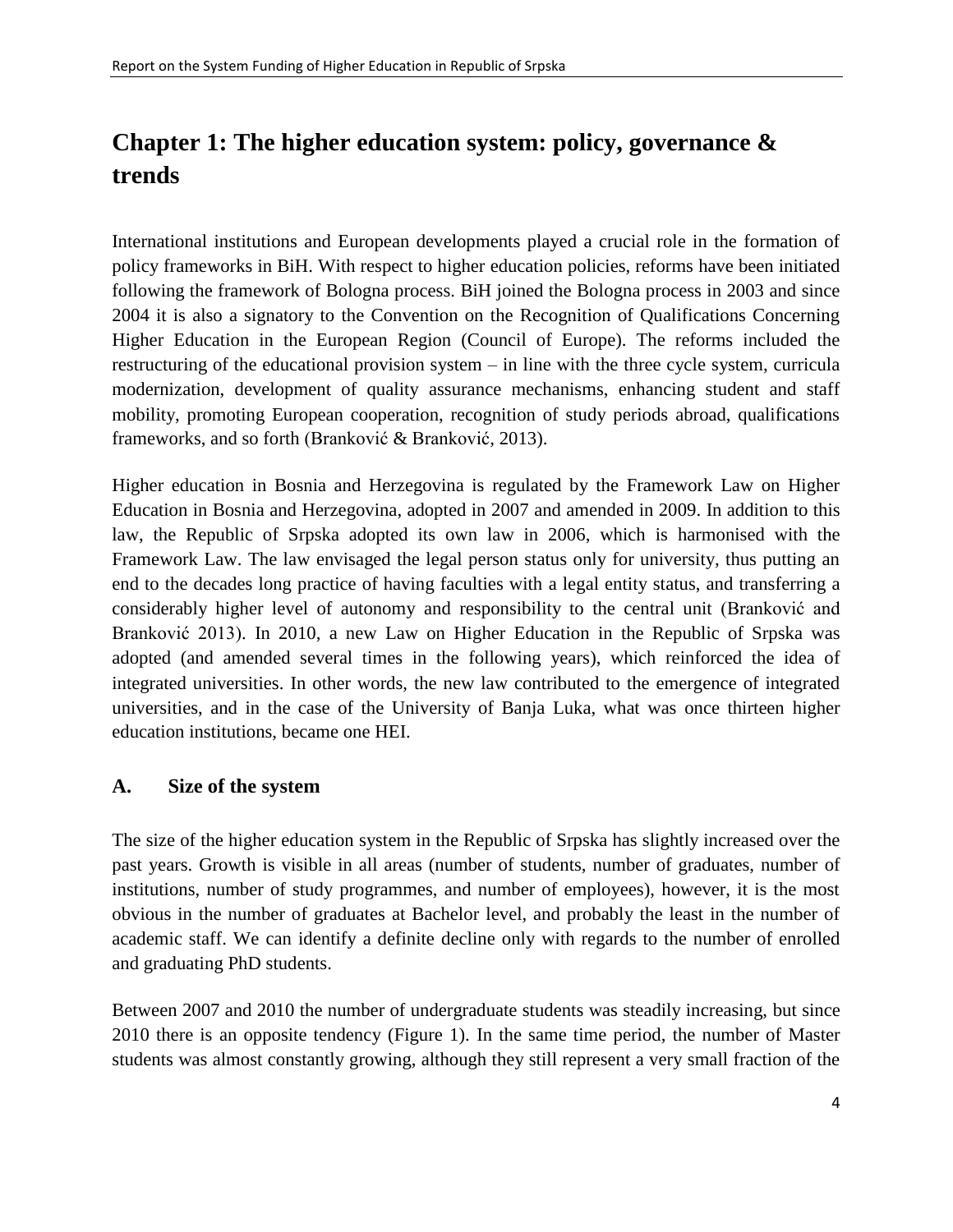total student population. Probably the biggest decrease is visible at the doctoral level, where the number of students has significantly dropped.





#### *Source: Ministry of Education and Culture, RS*

In 2012, 46.057 students were conducting their studies at one of the higher education institutions in the Republic of Srpska. Whether this is a significant portion of the age cohort is unknown. As indicated by the Ministry of Education and Culture, it is not possible to calculate the Gross Enrolment Ratio (GER), because no reliable data is available about the number of citizens within the given age range in the Republic of Srpska.

When looking at graduation rates, a sharp increase is visible in the number of Bachelor students. The number of graduates in this population of students has increased almost three times between 2007 and 2012, which is rather remarkable. This increase is likely associated to the reform of study programmes. On the other hand, the number of Master and PhD graduates has been declining since 2009 (Figure 2).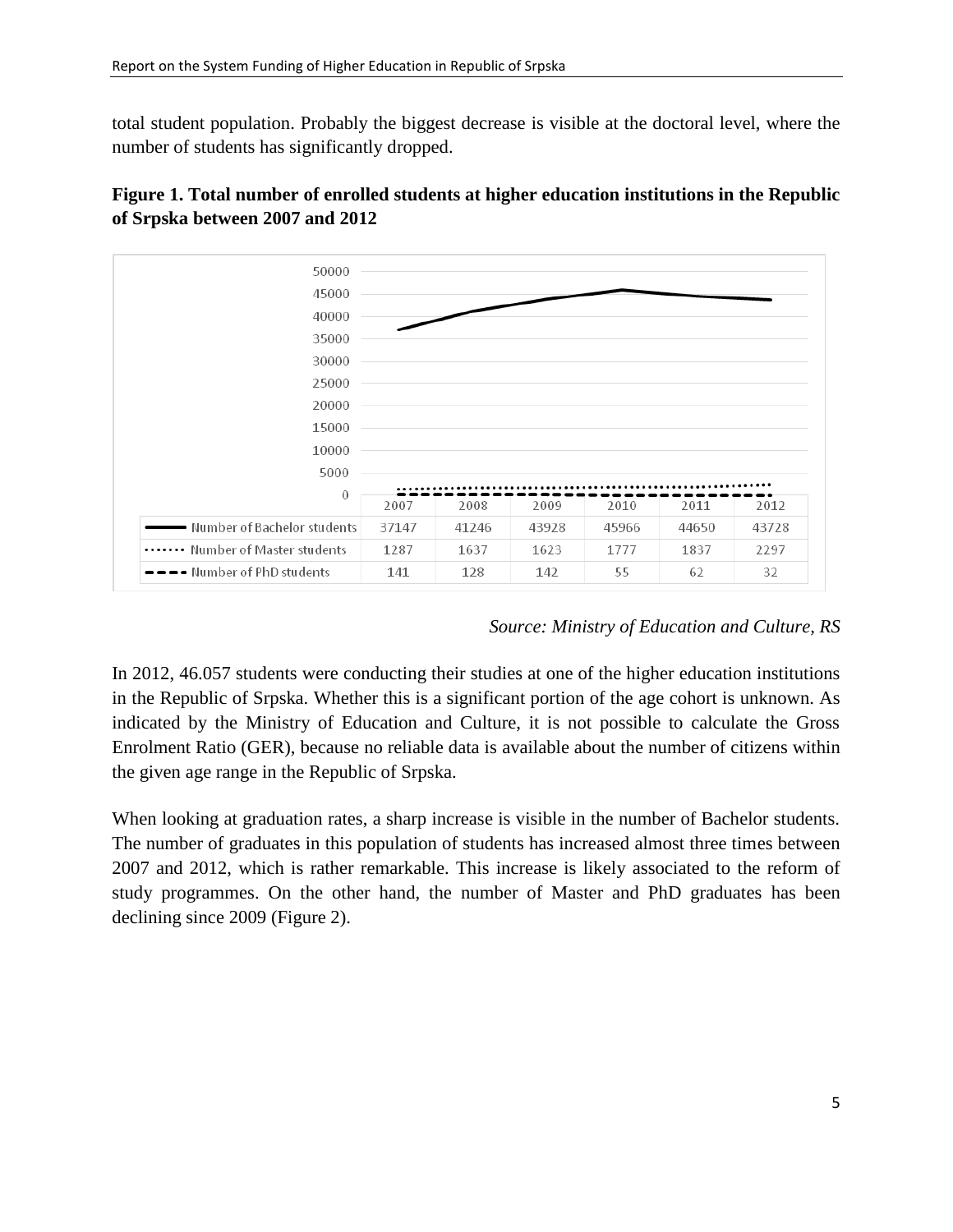

#### **Figure 2. Total number of graduates at higher education institutions in the Republic of Srpska between 2007 and 2012**

#### *Source: Ministry of Education and Culture, RS*

During the same period, the number of higher education institutions in the Republic of Srpska has also grown, which solely took place through the expansion of private higher education providers, while the number of public institutions remained the same.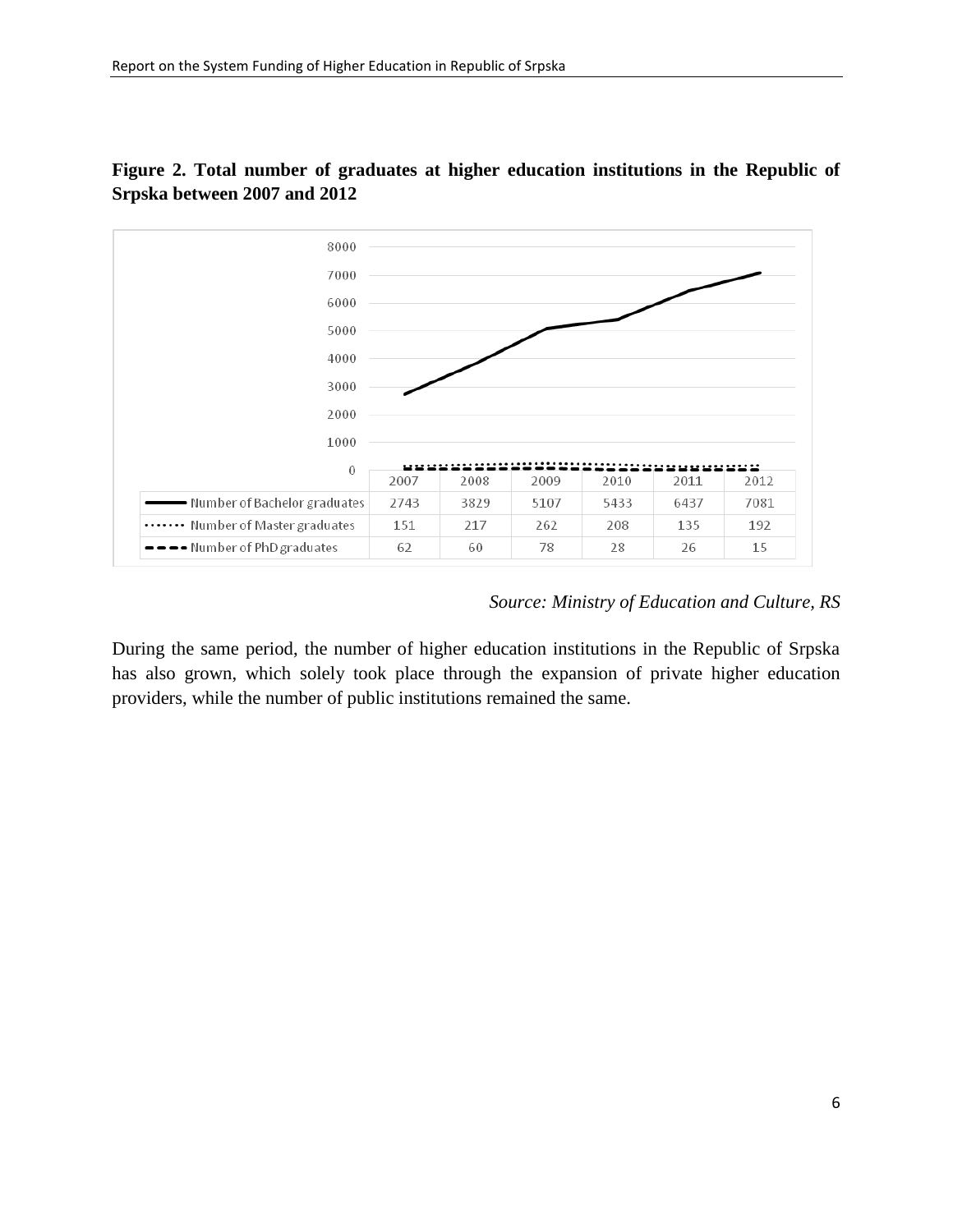$\overline{a}$ 

|                                                                       | 2006           | 2007           | 2008           | 2009 | 2010 | 2011 | 2012           |
|-----------------------------------------------------------------------|----------------|----------------|----------------|------|------|------|----------------|
| Number of public<br>universities                                      | 2              | 2              | 2              | 2    | 2    | 2    |                |
| Number of private<br>universities                                     | 4              | 6              | 6              | 6    | 6    | 6    |                |
| Number of public non-<br>university higher education<br>institutions  | $\overline{2}$ | $\overline{2}$ | $\overline{2}$ | 2    | 2    | 2    | $\mathfrak{D}$ |
| Number of private non-<br>university higher education<br>institutions | 5              | $\tau$         | 7              | 8    | 10   | 11   | 10             |
| <b>Total number of higher</b><br>education institutions               | 13             | 17             | 17             | 18   | 20   | 21   | 21             |

**Table 1. Number of higher education institutions in the Republic of Srpska between 2006 and 2012**

*Source: Ministry of Education and Culture, RS*

A more modest growth trend is noted in the case of study programmes, both at public and private universities. Public universities started to increase substantially the number of study programmes in 2010, following the adoption of the new Law on Higher Education. In comparison, the number of study programmes at non-university institutions has increased less, and only at private higher education providers (Figure 3).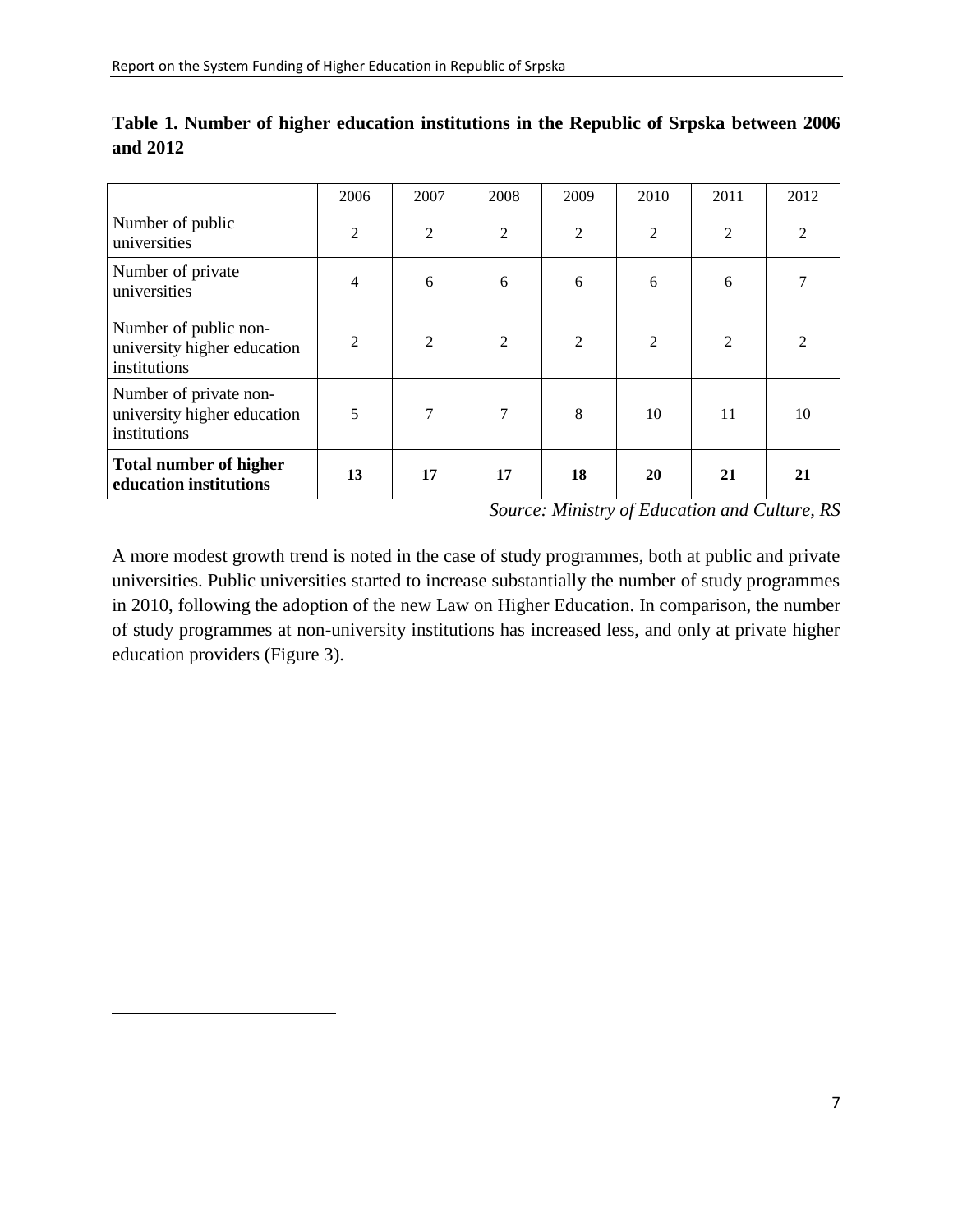

#### **Figure 3. Number of study programmes at higher education institutions in the Republic of Srpska between 2007 and 2012**

#### *Source: Ministry of Education and Culture, RS*

Since data for the years 2008 and 2009 doesn't include employees of private institutions, we can draw conclusions only on the basis of the last three years. In this time period the number of employed academic staff in higher education institutions has remained rather constant, whereas a slight increase is visible in relation to non-academic staff (Figure 4).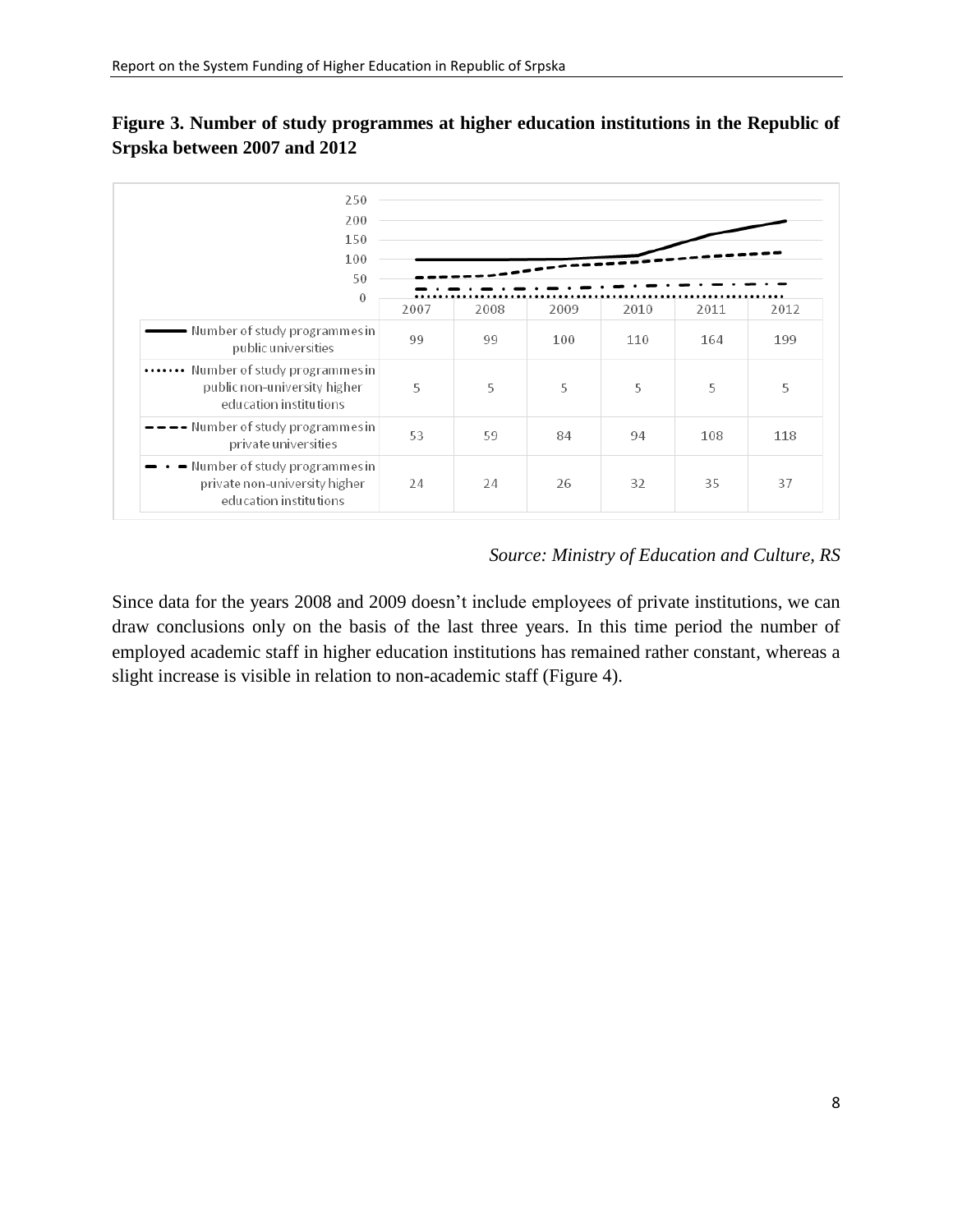

**Figure 4. Number of employees at higher education institutions in the Republic of Srpska between 2008 and 2012**<sup>1</sup>

#### *Source: Ministry of Education and Culture, RS*

The provided data highlights that the higher education system in the Republic of Srpska has experienced a modest growth with regards to the number of students, however the number of graduates on the first circle of studies has significantly increased in the past few years. In the same time, the number of private higher education institutions has almost doubled, alongside a similarly significant growth in the number of study programmes at both public and private universities. This tendency, however, has not been followed up by a significant increase in the number of academic staff. Thus, the developments are rather unevenly spread out within the sector, where some areas seem to exhibit more potential for growth than the others.

#### <span id="page-8-0"></span>**B. Higher education institutions**

 $\overline{a}$ 

There are 21 higher education institutions in the Republic of Srpska. Out of this, nine are considered as universities and twelve as non-university higher education institutions (i.e. colleges). The University of Banja Luka is the largest public higher education institutions in the entity and was established in 1975. Currently, the university has 16 faculties, one institute, and one associated member (the College of Internal Affairs). It has 57 accredited undergraduate

 $1$  Data for 2008 and 2009 includes only the number of staff employed at public institutions.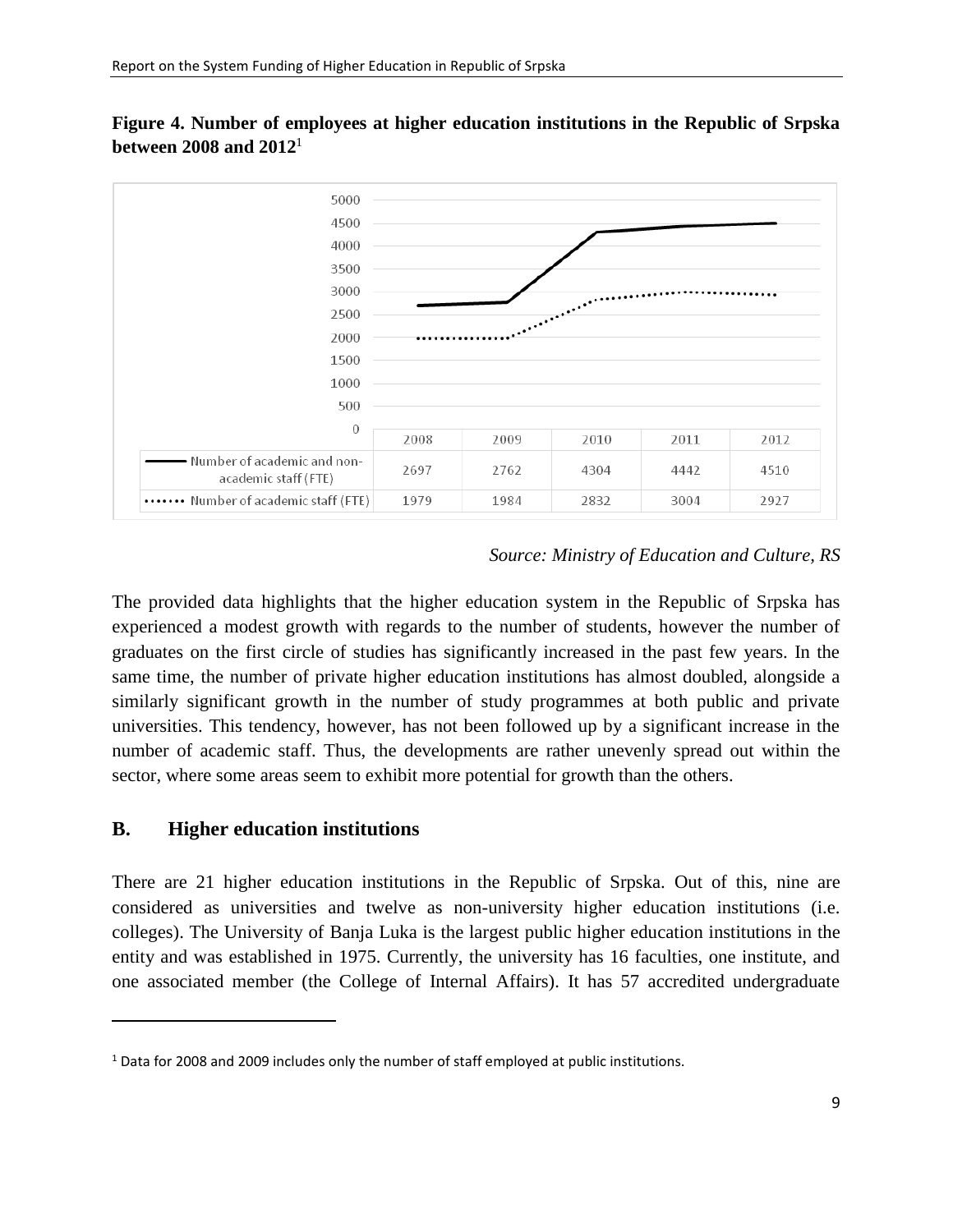study programs and around 17.000 students are enrolled at them. This represents about 39% of the entire student population of the entity. The second public institution is the University in East Sarajevo. It was established in 1992 by the decision of the parliament of the Republic of Srpska. The institution is the successor of the University of Sarajevo, which many professors and students with a Serbian nationality had to leave following the civil war in Bosnia. Currently, the university has 15 faculties and 2 academies of science. The university has 38 accredited undergraduate study programmes and accommodates approximately 15.000 students, which is about 34% of the total undergraduate student population.

Besides the two large public universities there are seven private universities in the entity. Private universities were formed after 2006 (four were established in 2006, two in 2007, and one in 2012). Out this, four private universities were established in Banja Luka and three in Bijeljina.

There are two public non-university higher education institutions and 10 private ones. The main difference between universities and non-university higher education institutions is, that the latter organizes study programmes only on the first circle and mostly in one disciplinary field. In contrast, universities carry out education on all three levels, and in at least three different scientific fields. Besides these, there are also other differences between the two organizations which refer mainly to their internal organisation.

Public non-university higher education institutions were established between 1997 and 2001. One is the College of Medical Sciences in Prijedor (established in 1997) and the other is the College of Tourism and Hotel Management in Trebinje Private non-higher education institutions were established in the period of 2004 and 2011. Four private colleges are located in Banja Luka, one in Gradiska, one in Trn (municipality Laktasi), two in Sokolac, and two in Doboj. Based on the regional span of institutions, we can notice that private higher education institutions are somewhat spread out in the Republic of Srpska.

In 2012 the total number of undergraduate students in the Republic of Srpska was 43.728, out of which 29.800 (68,20%) studied at public higher education institutions, while 13.900 (31,80%) at private ones. Private higher education institutions mostly organise courses in humanities and social sciences, while medical sciences and technical sciences are taught exclusively by public institutions. Private higher education institutions were established as a response to the growing demand for higher education, which occurred among the graduates of high schools and returning students who already had an employment.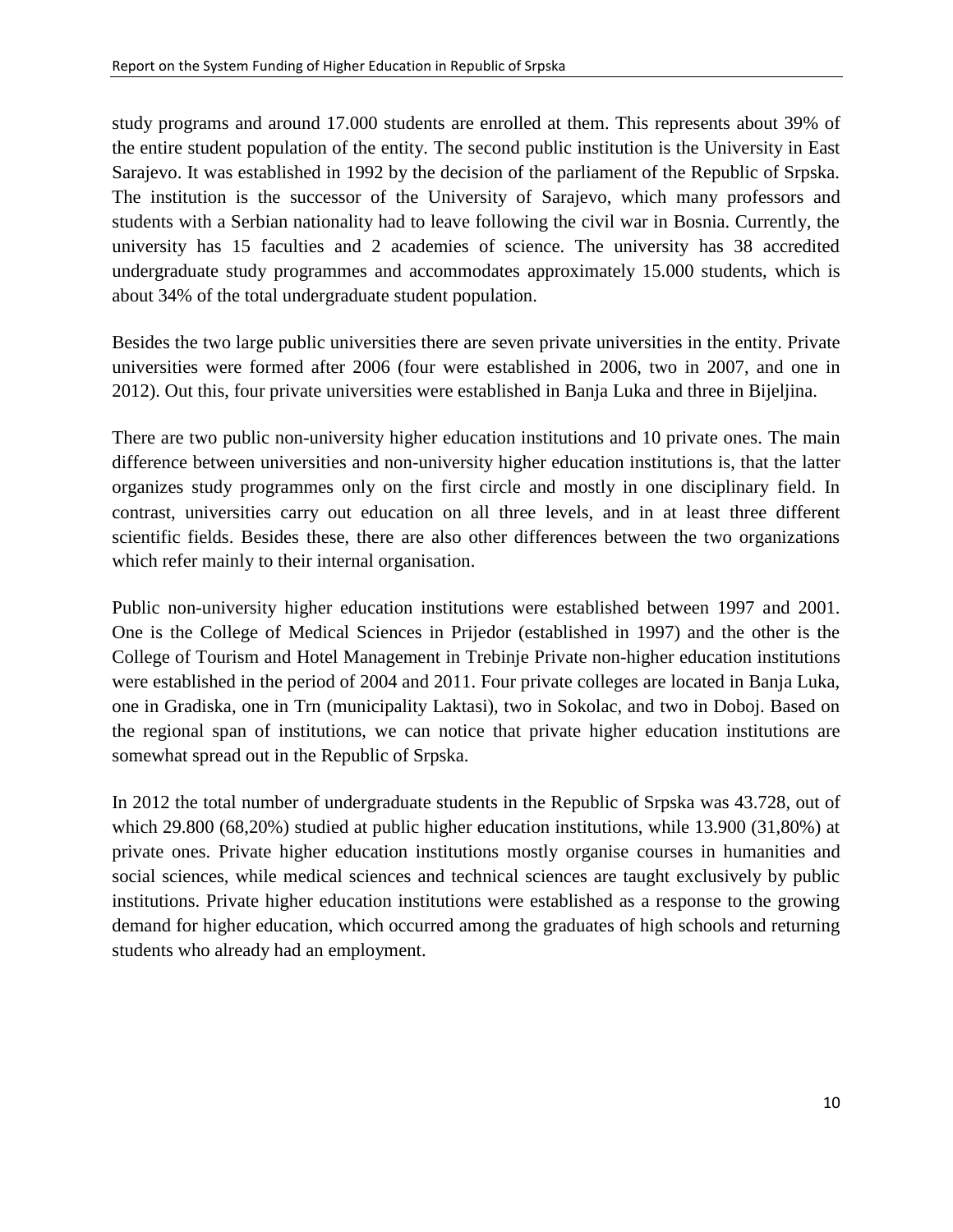#### <span id="page-10-0"></span>**C. Governance**

The highest authority responsible for education policy in the entity is the Ministry of Education and Culture of the Republic of Srpska. The Law on Higher Education defines several national bodies that are engaged in the governance of higher education. One of these bodies is the Rectors Conference of the Republic of Srpska, which is a representative body for all universities in the entity. On the other hand, the interests of non-university higher education institutions is represented by the Conference of Colleges. The recognition of higher education certificates is handled by the Commission for Information and Certification in Higher Education. The Council for the Development of Higher Education and Quality Assurance is an advisory body to the government for the advancement of higher education quality. The Student Union of the Republic of Srpska is the highest student representative body, which involves representatives of all student unions that function within the higher education institutions.

Higher education institutions are guaranteed the rights to select their governing and managerial bodies, to define their structure and activities with internal regulations in line with the existing regional laws, to appoint their academic and other staff members, to determine the rules of study and access, to independently develop and implement study programmes, research and art projects, to freely engage in partnerships with other higher education institutions, and to assign titles to academic and other employees. Besides, public institutions are free to manage the land and property they own, and with the permission of the founder to lease them out to third parties. They are also unrestricted to accumulate funds from all legit sources and manage them freely.

Public higher education institutions propose the amount of tuition fees, which has to be in line with their internal regulations on defining tuition fees. However, institutions are free to set the prices of other services. Tuition fees at private higher education institutions are set by the institution, and do not require an approval from the ministry.

According to the Law on Higher Education the university has several organisational units, such as faculties, academies, and research institutes. However, only the university can have a legal entity status, while the academic and financial autonomy of these institutions is defined by the statute of the university. Each organisational unit is allowed to have a sub-account to manage its own revenues.

The work of research institutes that are defined as independent organisational units within a public higher education institution is financed by the state budget and through its own revenues obtained from research projects or other revenue sources.

For the purpose of commercialisation of research results or artwork, the higher education institution can establish a centre for technology transfer, an innovation centre, and science parks.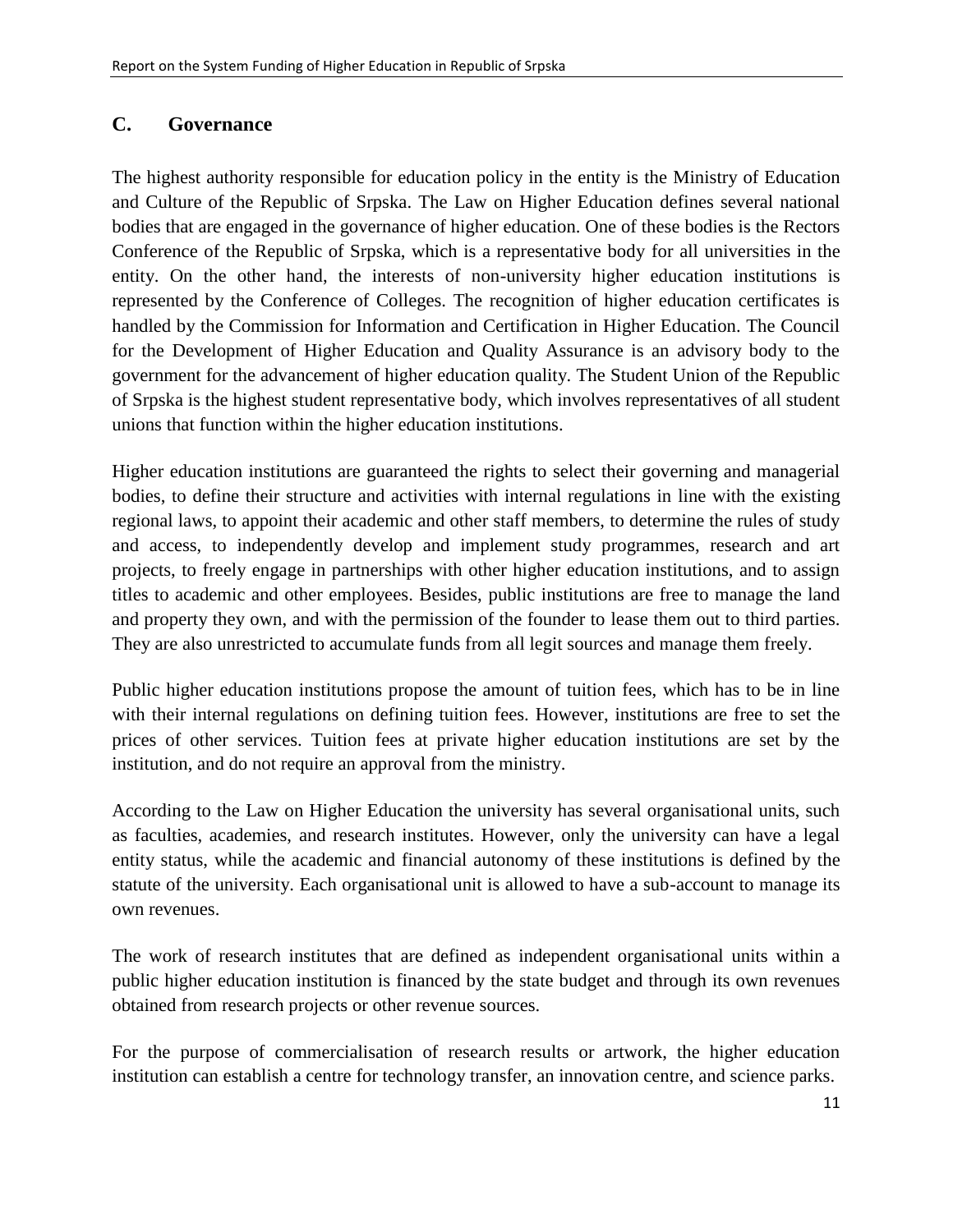The governing bodies of a university are the governing board, the senate, and the rector (in case of colleges the director). The governing bodies of faculties are the academic council and the dean. The governing board of public universities is the highest body accountable for the activities of the institution. Among others, the governing board is responsible to determine the financial plan of the institution and to approve the annual financial report, to direct, control, and evaluate the financial activities of the rector/director, and to make decisions on expenses that exceed the given amount defined by the institutions statute. The governing board has at least 7 and maximum 11 members, who are representatives of the academic staff, the non-academic staff, the students and the founder. The representatives of the founder are nominated by the government of the Republic of Srpska and who constitute at least 1/3 of the total number of board members. The representatives of the academic and non-academic staff at nominated by the senate of the institution. Students are entitled to have at least one representative in the governing board of the institution whose mandate is for one year. The president of the governing board has to be nominated from the representatives of the academic staff.

For the academic matters the senate is the highest accountable body, therefore it has the right to make decisions that concern the institution's academic activities, in particular to adopt the institution's statute and other internal regulations in consultation with the governing board and the ministry, to define the study programmes on all levels, to initiate the establishment or suspension of organizational units, handles academic and other appointments, and nominates the university's rector, or the director in the case of colleges. At least 1/3 of the members of the senate are tenured professors, and at least 15% are representatives of students. The deans of the faculties cannot be members of the senate.

The university is managed by the rector, or the director in the case of colleges. The rector/director executes the financial plan adopted by the governing board, and has the autonomy to make financial decision below the threshold set by the statute of the institution, while at least once a year submits a financial report to the governing board of the institution. Only professors employed full time at the institution can be appointed for the position of the rector/director following a public call. The rector is appointed for a four year period with the possibility for one additional re-appointment.

Higher education institutions can also appoint a financial director if defined by their statutes. The financial director can propose internal regulations concerning financial activities, recommends and implements financial plans, and controls the institution's financial activities.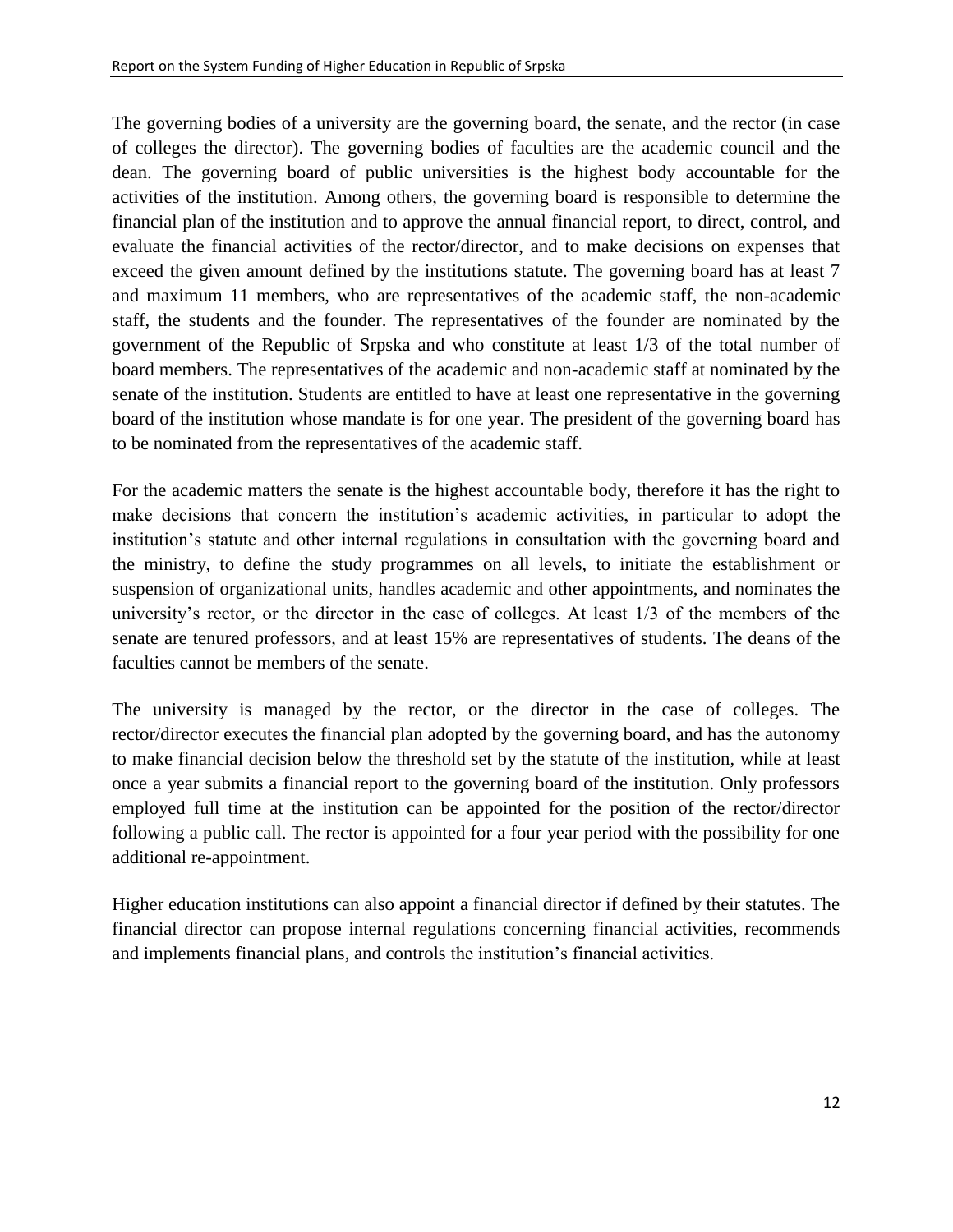## <span id="page-12-0"></span>**Chapter 2: Allocation mechanism for public funds**

Public funding for higher education in the Republic of Srpska is determined in line with the budgetary planning procedures and is for the upcoming budgetary year. It is based on a negotiation process between the higher education institutions and the government. Every year, universities and colleges propose an institutional budget for the government, which is later on negotiated between the parties. The basis of these negotiations is the institution's previous budget and the financial results it obtained. The budget is calculated according to input indicators, thus the number of employees at the institution, the number of students, and the number of study programmes is the starting point of the negotiations. This process usually results in a certain percentage of budgetary increase or decrease of the institution's overall funding. The final budget of the higher education institution (which relates primarily to teaching activity) is finalized by the Ministry of Education and Culture together with the Ministry of Finance, while research funding is determined by the Ministry of Science and Technology. The accepted budget is then integrated into the government's yearly budget.

Public funding for higher education covers the following types of costs: salaries of academic staff, salaries of administrative and support staff, maintenance costs, and other types of costs, such as professional services, travel costs, and so on. Cost related to the purchase of equipment, salaries of research staff, and printing and publishing are covered usually through other sources. While the general higher education budget doesn't foresee salaries of research staff, each academic staff is required to devote 40% of its working time to research activities.

Since universities are integrated (only the central organisational unit has a legal status), public funding is transferred directly to the university and not to its constituent parts (i.e. faculties). After the budget of the university is adopted, the internal units are proposing their own financial plans to the universities governing board, who decides on internal allocation of funds, based on the same input indicators that were used to define the overall budget of the institution.

Public funding for universities follows a macro-line item budgeting, where the funds are earmarked for general categories (e.g. salaries, maintenance, etc.). The largest share of the budget is allocated for salaries of employees. The remaining funds are also specified and can be spend only according to predefined cost categories, like travel costs, renting facilities, engineering costs, professional services, and so on.

In case the university closes a fiscal year with a certain level of surplus, there are defined procedures for transferring those funds to the next fiscal year. However, this rarely happens in practice, rather the deficit of institutions is compensated for by governmental rebalance of the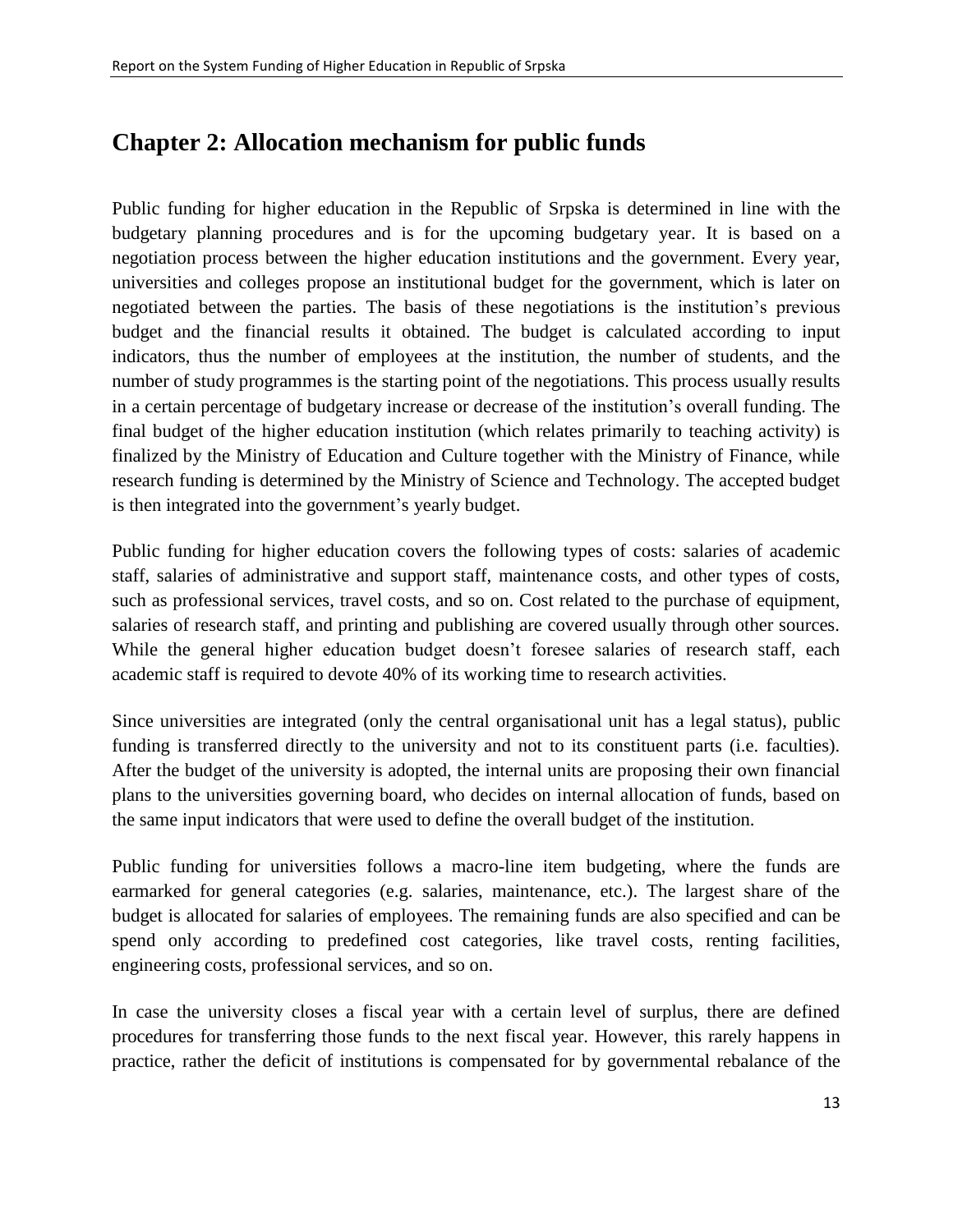public budget. Still, in case a higher education institution would remain with a surplus, it could be reused only following the agreement of the Ministry of Finance, and according to the decision of the National parliament of the Republic of Srpska. Actually this means, that the surplus is transferred back to the government's budget, and could become reassigned to other institutions or become part of the universities next budget. In addition, the category of expense which resulted in the surplus would be regarded as being overfunded and consequently reduced in the institution's budget in the following year.

Private higher education institutions obtain their funding from their own revenues, from donations, or from other sources. The government is not obliged to fund private higher education institutions, however, the Law on Higher Education foresees the possibility of private-public partnerships in higher education. Until now, there were no such examples in the Republic of Srpska.

#### <span id="page-13-0"></span>**A Accountability**

The governing board of a public institution is collectively accountable for the lawful and purposeful use of resources allocated in accordance with the Law on Higher Education. The founder of public higher education institutions is the National Parliament of the Republic of Srpska in name of the Republic. Therefore, public higher education institutions are required to report their financial activities (including the spending of public funds and their own revenues) to the National Parliament on a yearly basis. Faculties and institutes are required to report to the governing board of the university, which becomes part of the institution's financial report towards the founder. There is also the possibility for external financial auditing carried out by the budgetary inspection agency that is part of the Ministry of Finances. Such audits are conducted by the request of the ministry.

The financing system of higher education during the observed period has essentially remained the same. This means that the model in place is input based and is solely determined according to real costs, i.e. the costs of the permanently employed teachers, administrative staff and material costs. These expenses are largely covered through the budget of the entity. On the other hand, private higher education institutions obtain funding primarily from tuition fees. They can be founded by physical or legal persons, either nationals of the Republic of Srpska or registered in the entity or foreign physical or legal persons in cooperation with a local higher education institution. In this case the founding board and the institution's governing board share the responsibility for the financial activity of the institution.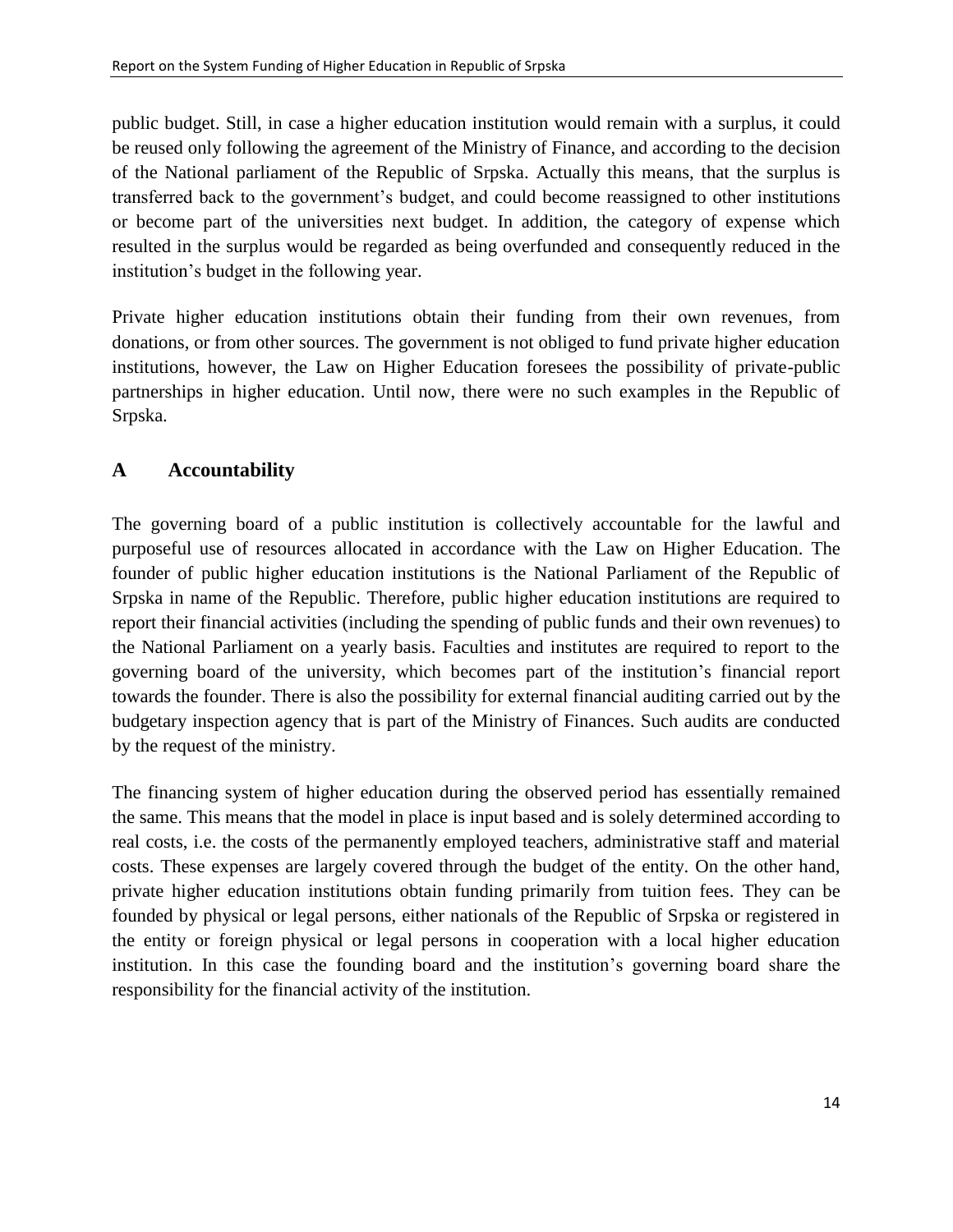#### <span id="page-14-0"></span>**B State student support system**

The law on Higher Education recognises three types of students:

- Students whose costs of studying are covered by the entity and who do not pay tuition fee;
- Students whose costs of studying are partially covered by the entity and who pay a partial tuition fee, and
- Students who pay the whole amount of tuition fee. This category of students does not have access to student benefits (see in the continuation of this section), as it is the case with other two categories.

It should be noted here that the first two categories listed above are referred to as "full-time students" (*redovni studenti*) and the third as "part-time students" (*vanredni studenti*). The distinction between them is that, unlike full-time students, part-time students do not have the same obligations with regards to attending lectures, participating in pre-exam activities and in general have less pre-exam obligations than their full-time colleagues. The second important distinction is that they do not have the same rights as regards student benefits.

Full-time students or students whose tuition fee is covered fully or partially by the Republic of Srpska have a right to benefits, such as the subsidized accommodation in student dormitories (approximately 6% of the total number of students receive it), to subsidized meals in student cafeterias (approximately 10% of the total students receive it), to subsidized public transportation (managed by local municipalities), to social and health insurance, and to receive stipends from public sources (about 10% of the total number of students receive either state or municipality scholarships). Students who pay tuition fees have no rights to any of these.

According to the data provided by the Ministry of Education and Culture approximately 80% of students from public higher education institutions use total or partial exemption from tuition payment. The amount of tuition fees is determined by the Government of the Republic of Srpska on the basis of the recommendation of the Ministry and the higher education institutions.

Besides covering the tuition fees for a certain number of students (full-time ones), the government allocates funds (scholarships, subsidies, etc.) through the student support system. This is shown in Figure 5 below. As the figure indicates grants and scholarships have more than doubled in the past years, while similar increase is visible in the domain of subsidies for student accommodation. Contributions for scarce professions, for student organisations, and mobility constitute only a minor part of the governmental allocations for student support.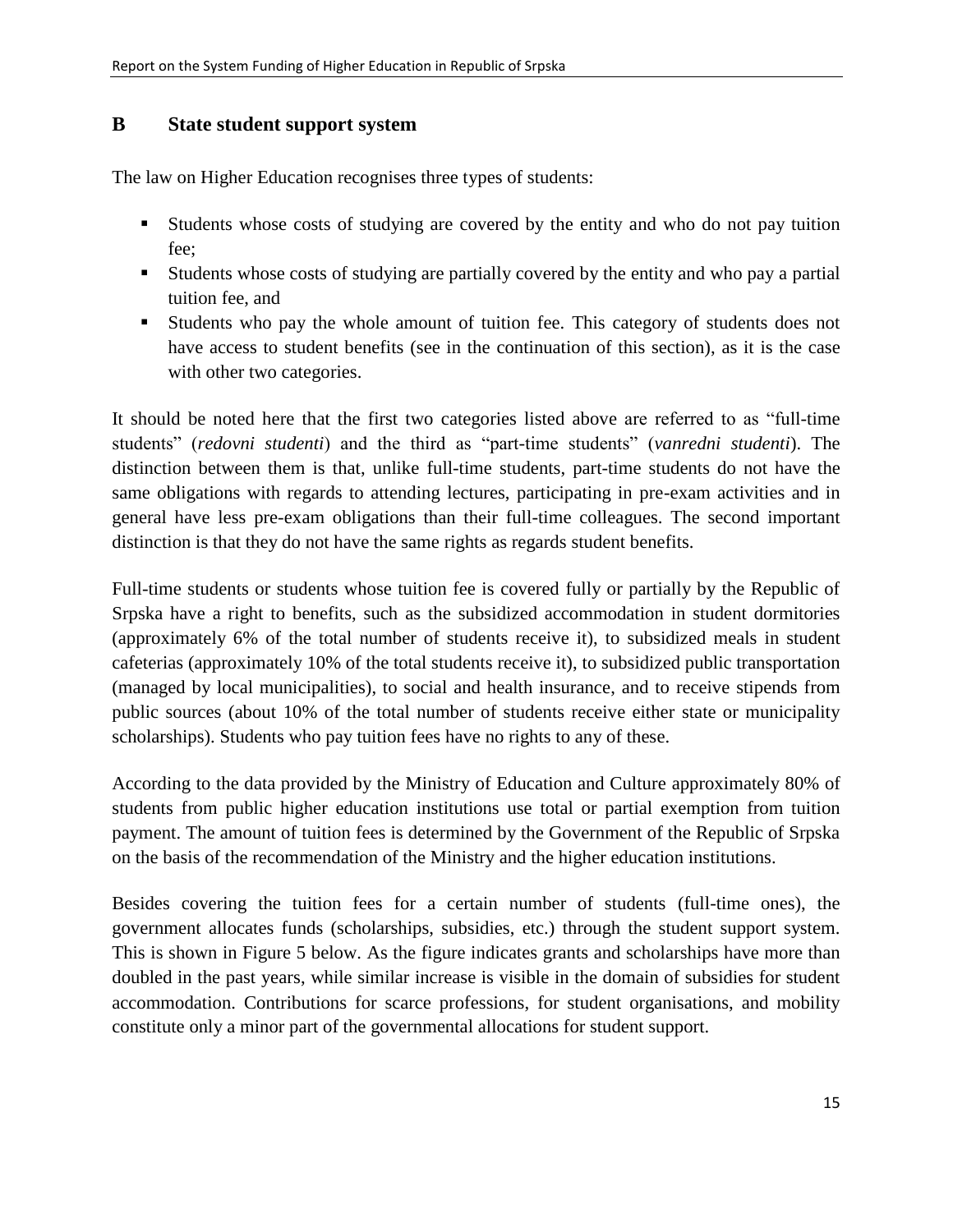

**Figure 5. Government allocation for the student support system (in KM)**

#### *Source: Ministry of Education and Culture, RS*

The Republic of Srpska offers each year approximately 1.000 scholarships to the best performing students. The scholarships are allocated through a public competition with clearly defined criteria. In the following part we outline the type of the scholarships that are available and the criteria and conditions for receiving them.

- *Scholarship for undergraduate students from underdeveloped regions* (18 such stipends were offered in 2012). This scholarship is offered for students currently enrolled in undergraduate studies and is based on the following criteria: the student's performance in the previous years of studies and the social status of the student. In addition, the students have to demonstrate that they passed all their exams in the previous year with an average grade equal to or larger than 8.00, they have residence status in an underdeveloped region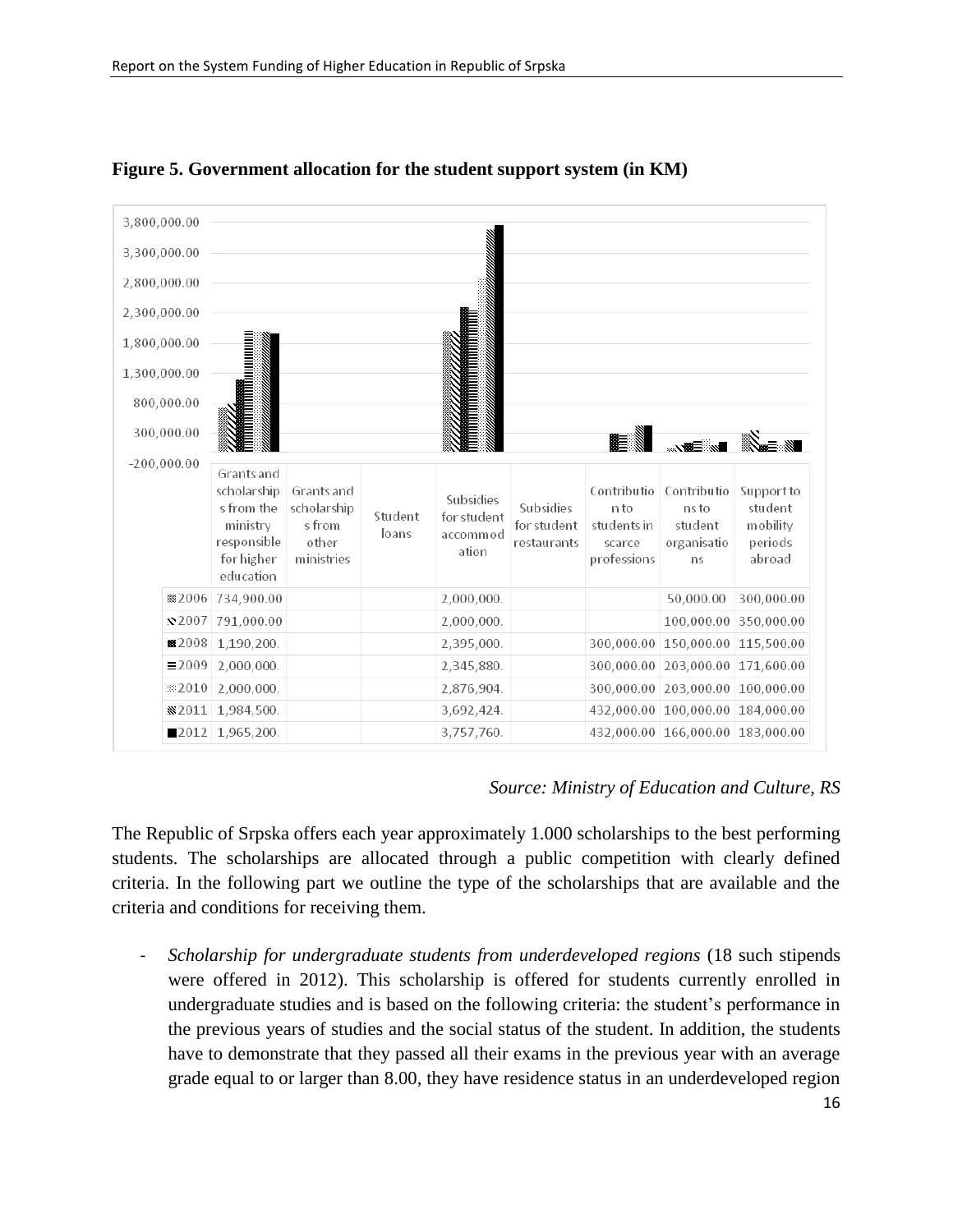of the Republic of Srpska, and that they will seek employment after their graduation in the region of their residence, working at least for the same duration as the duration of their scholarship.

- *Scholarships for undergraduate, graduate and PhD students with a handicap,* who are eligible for allowance and care by a third person (17 such stipends were offered in 2012). This scholarship is offered for students currently enrolled in undergraduate, graduate, or PhD studies and is based on the student's performance in the previous years of studies. Additional criteria for receiving the scholarship require that the student is enrolled for the first time in the given academic year in which he/she is applying for the scholarship.
- *Scholarships for other undergraduate student* (230 such stipends were offered in 2012). This scholarship is offered for students currently enrolled in undergraduate studies and is based on the following criteria: the student's performance in the previous years of studies and the social status of the student. In addition, the students have to demonstrate that they passed all their exams in the previous academic year with an average grade equal to or larger than 7.50.
- *Scholarships for successful undergraduate, graduate, and PhD students* (735 such stipends were offered in 2012). This scholarship is offered for students currently enrolled in undergraduate, graduate, of PhD studies and is based on the student's performance in the previous years of studies. In addition, students have to demonstrate that they passed all their exams in the previous academic year with an average grade equal to or larger than 8.50.
- *Scholarships for undergraduate, graduate, and PhD students at foreign institutions* (70 such stipends were offered in 2012). This scholarship is offered based on the student's performance in the previous years of studies. Students have to demonstrate that they passed all their exams in the previous academic year with an average grade equal to or larger than 9.00. Besides, they have to be studying at an accredited foreign higher education institutions in one of the following subjects: geology, meteorology, art historian, anthropology, veterinary medicine, agricultural engineer, oil and natural gas engineer, and other subjects. The scholarship also requires from recipients to seek employment after their graduation in the Republic of Srpska, and work for at least the same duration as they received the scholarship.

Since the criteria for receiving scholarships is largely based on the student's performance during his/her previous studies, the number of available scholarships can vary from year to year. Similarly does the amount of each scholarship vary since it is determined by the annual budget plan of the Republic of Srpska. Apart from the scholarships, public funding is also available for international student exchanges, support for students studying scarce professions, and support for student organisations. In addition to governmental support, local municipalities also offer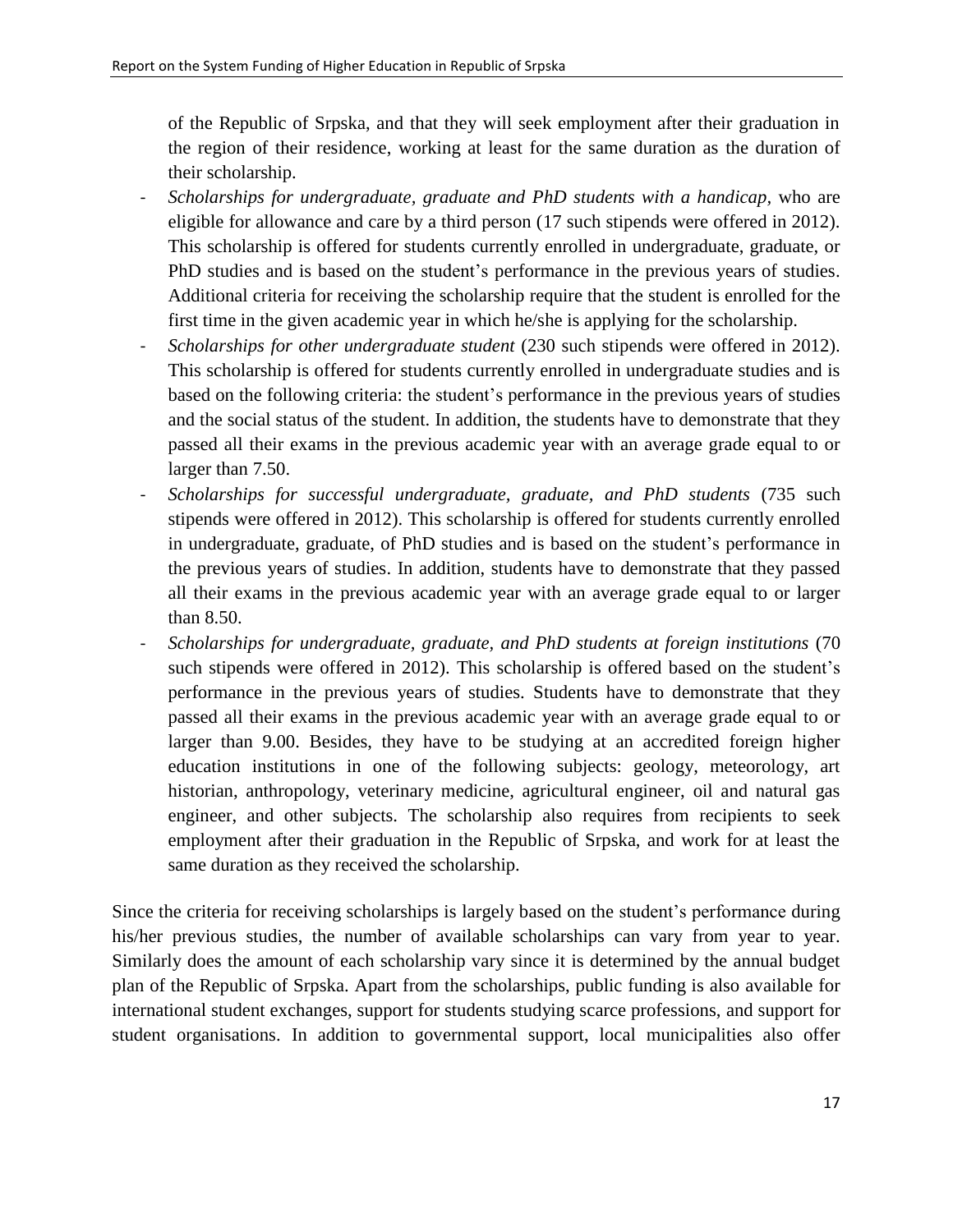scholarships to students according to their own criteria. However, there is no student loan system in place in the Republic of Srpska.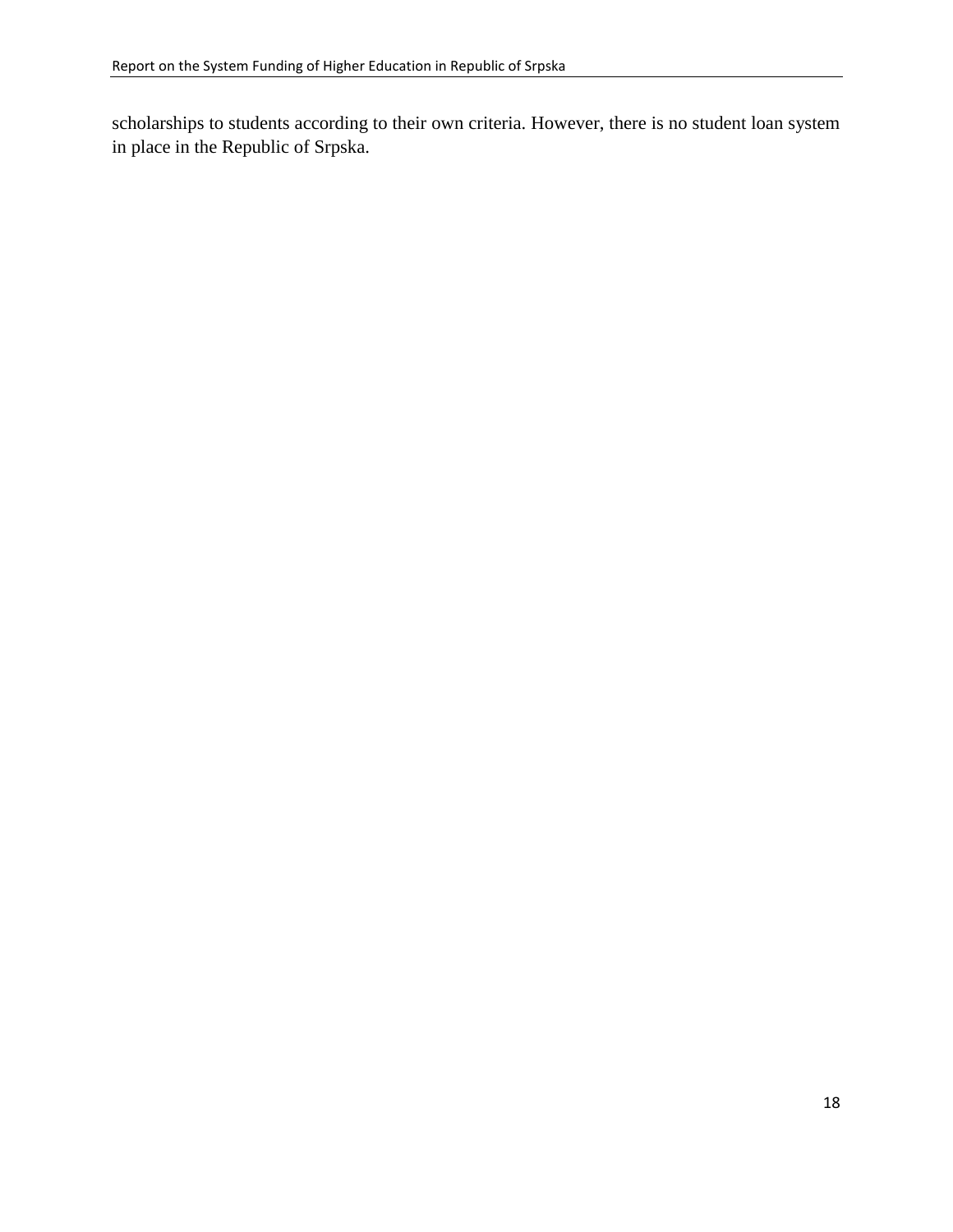### <span id="page-18-0"></span>**Chapter 3: Summary and discussion**

Higher education system in the Republic of Srpska has been undergoing a reform process in the past decade, largely as part of a broader wave of reforms happening in Europe. Being a signatory country to the Bologna Declaration since 2003, the Republic of Srpska introduced various changes in the legal framework of higher education, which as a rule, are harmonized with the legal framework of Bosnia and Herzegovina. Besides assimilating the Bologna principles, the recent reforms also reduced the autonomy of organisational units by revoking their legal entity status to create more integrated universities. These changes were accompanied by a solid growth of student numbers, especially by an intense growth in the number of undergraduate students. In the same time, several private higher education providers started to offer their educational programmes as well, especially in the area of humanities and social sciences. An alarming tendency is the continuous decline of both the number of PhD students and the number of PhD graduates. It is also worrying that the number of academic staff didn't increase with the same speed (3,35% increase between 2010 and 2012) as did the total number of students (28,56% increase between 2010 and 2012) and the total number study programmes (48,96% increase between 2010 and 2012), indicated that the teacher-student ratio has probably worsened.

Since 2004 several private universities non-university institutions were established in the entity. Currently, they accommodate about 1/3 of the student body, which is a considerable success given their ten years of operation. In addition, they seem to be geographically spread out enabling them to provide access to higher education also in remote areas of the Republic of Srpska.

Considering the governance structures in place, we can observe a strong dominance by members of the academic community. Moreover, the lack of involvement of representatives of the economy and the business sector points to a rather exclusive decision making practices when it comes to higher education in the Republic of Srpska. Since their involvement could be seen as conducive to the institutions' openness towards a broad range of collaborative activities with various constituencies in their environments, institutions are likely to become isolated from developments in this sector and from possible alternative funding sources.

Despite all the reforms that took place in the Republic of Srpska and the expansion of the private higher education sector, the way in which public funding is determined remained unchanged during these years. Public funding is still determined according to various input indicators, such as the number of employees and number of students. It follows a so called 'negotiating funding model' (Jongbloed & Koelman, 2000) where the costs of the input measures is negotiated between the higher education institutions and the government. In other words, the model does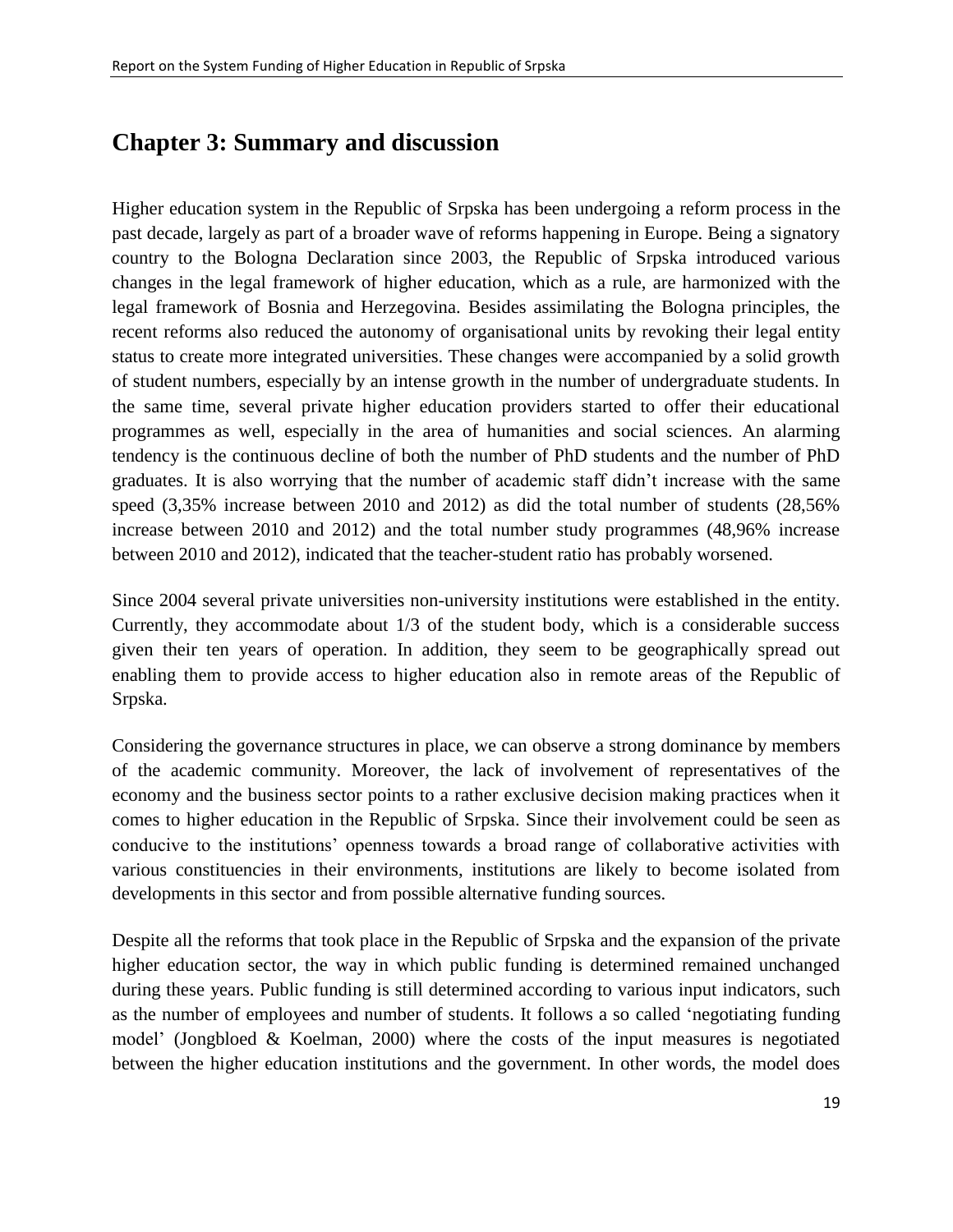not incorporate any financial incentives based on output indicators, which can hinder quality improvements in the sector. Additionally, the funding model encourages institutional dependency on state support. Since governmental funding is earmarked the relevance of internal financial strategies and decision making is minimised. Neither are public institutions encouraged to find more efficient ways to spend public funds since the obtained surplus would need to be transferred back to the government and is less likely to become part of the institutions discretionary funds.

In most of the cases, government funds are internally allocated to the employees' salaries. With regards to the accountability for the use of the public funds, higher education institutions in the Republic of Srpska, together with their constituent parts, are required to conduct financial reporting for the entire budget of their institution, public and own revenue, to their governing boards, and thereafter to the National Parliament. In addition to the internal reporting, external financial audit is a possibility, but not a requirement which would be foreseen by regulations.

There are three types of students in the Republic of Srpska. On the one hand, there are full-time students, i.e. students whose tuition fee is covered fully or partially through the public budget and these are eligible to receive additional scholarships and various subsidies. On the other hand we have students who pay full tuition fee and are not eligible for any of the previously mentioned benefits, i.e. part-time students. These two categories are also distinguished as regards the pre-exam obligations – part-time students only have a share of pre-exam obligations that fulltime students have. Moreover, there is no student loan system in the entity that could be utilized by either categories of students. The share of self-financing and state supported students in the total number of students could not be estimated. However, we know that the government distributes about 1.000 scholarships on a yearly basis, which are purely merit-based and they are given on competitive basis to students with highest grades, as well as to students with special needs, or who are from underdeveloped regions of the entity, or study at foreign higher education institutions for a pre-defined set of professions.